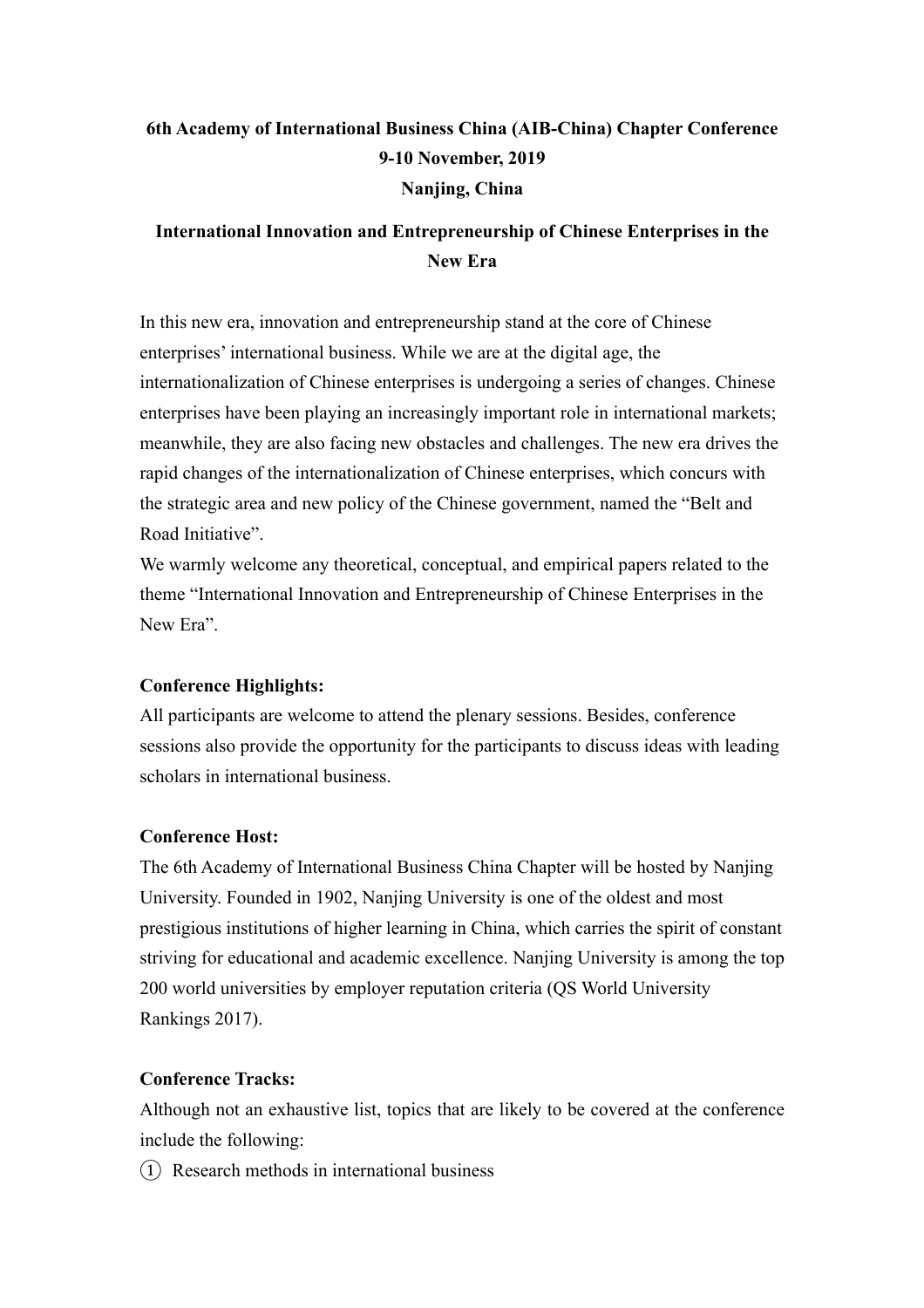- ② Theory development in international business
- ③ International trade, human capital and cross-culture management
- ④ Digitalization, networking and regional development in China
- ⑤ New mechanisms of regional coordination in China
- ⑥ Digitalization, internationalization, and Chinese enterprises
- ⑦ Internationalization, knowledge management and innovation of Chinese enterprises
- ⑧ International entrepreneurship, strategy and cross-border management of Chinese enterprises
- ⑨ Digital innovation and entrepreneurship of Chinese enterprises
- ⑩ All other areas of international business

#### **Paper Submission & Guidelines:**

Please submit your paper by sending an email to **AIBCC2019@163.com**. All manuscripts and proposals must be submitted by **September 1, 2019**. And all submissions must conform to the following guidelines:

- Each manuscript must state, on its front page at the top right, the requested track (number and title).
- Papers must have fewer than  $10,000$  words inclusive of all materials, including appendices and references.
- Each manuscript should also be accompanied by an abstract, not exceeding 150-300 words.
- All manuscripts must be in English and follow the JIBS Style Guide.
- l Each manuscript should mark the identifying information of the authors on its front page, including author name, author unit, professional title, phone number and email address.
- The manuscript should preferably be saved in Adobe Acrobat (PDF) format to ensure that reviewers see it in the intended way. However, Microsoft Word files will also be accepted.
- Once the paper is accepted, at least one author must be present and report.

## **Conference Program:**

**8 November 2019** 丨

- $\star$  Registration 9:00-21:00
- **9 November 2019** 丨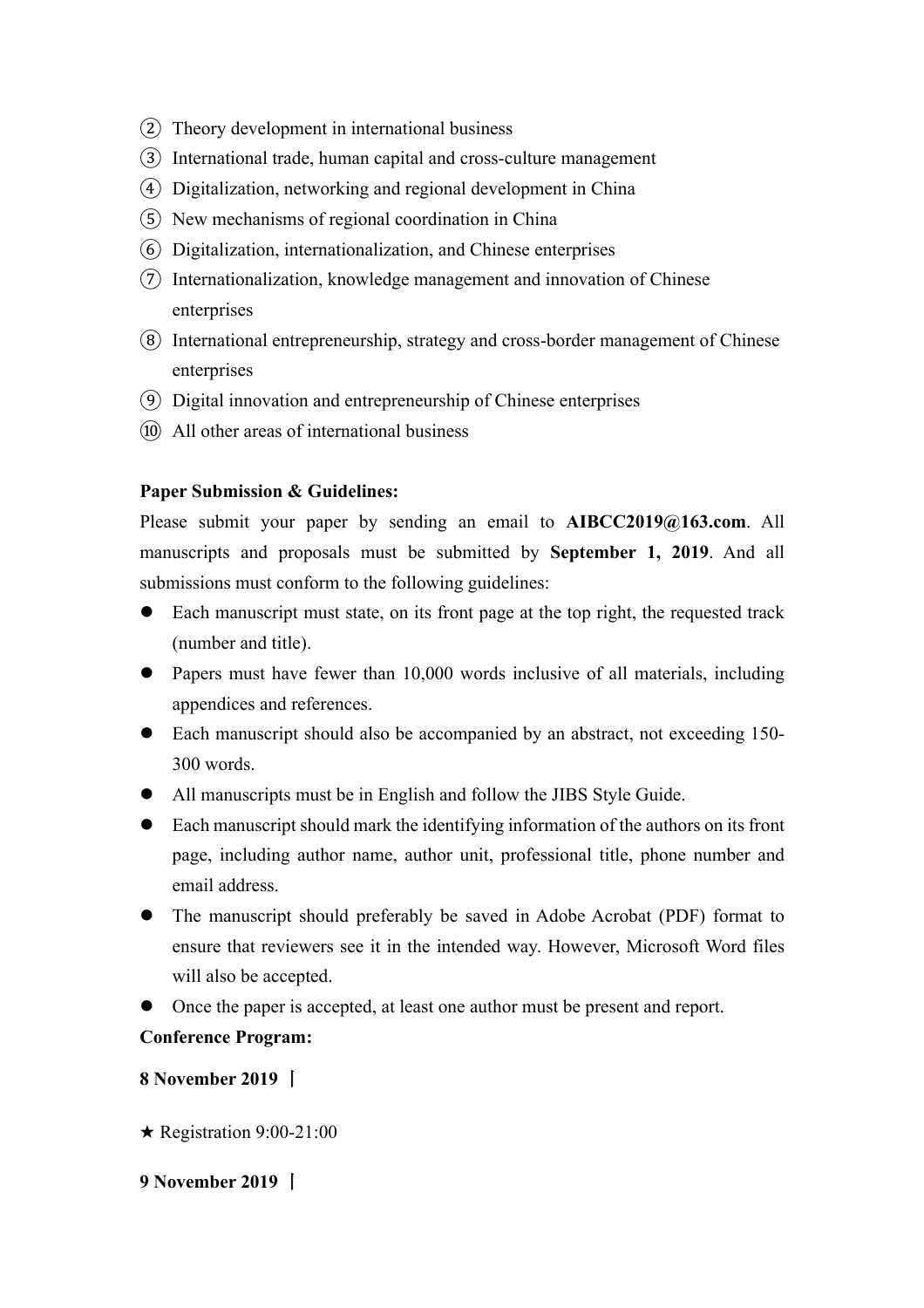- ★ Opening Ceremony
- ★ Keynote Speech
- ★ Conference Sessions

#### **10 November 2019** 丨

- ★ Keynote Speech
- ★ Conference Sessions
- ★ Closing Ceremony

#### **Location:**

Business School of Nanjing University (16 Jinyin Street, Gulou District, Nanjing, Jiangsu province, China)

#### **Keynote Speaker: Pending**

#### **Conference Organizing Committee:**

#### **Co-Chairs of the Conference:**

| Zhong Yang   | Professor | Nanjing University |
|--------------|-----------|--------------------|
| Yuetang Wang | Professor | Nanjing University |

#### **Co-Chairs of the Conference Consulting Committee:**

| Jiatao Li  |           | Professor Hong Kong University of Science and Technology |  |                   |
|------------|-----------|----------------------------------------------------------|--|-------------------|
| Changqi Wu | Professor |                                                          |  | Peking University |

#### **Co-Chairs of the Conference Organizing Committee:**

| Liangding Jia | Professor | Nanjing University |
|---------------|-----------|--------------------|
| Xiao Zhang    | Professor | Nanjing University |

#### **Organizing Committee Members: Pending**

#### **Important Dates**:

2019 Academy of International Business Annual Meeting: November 8-10, 2019 Onsite Registration: November 8, 2019